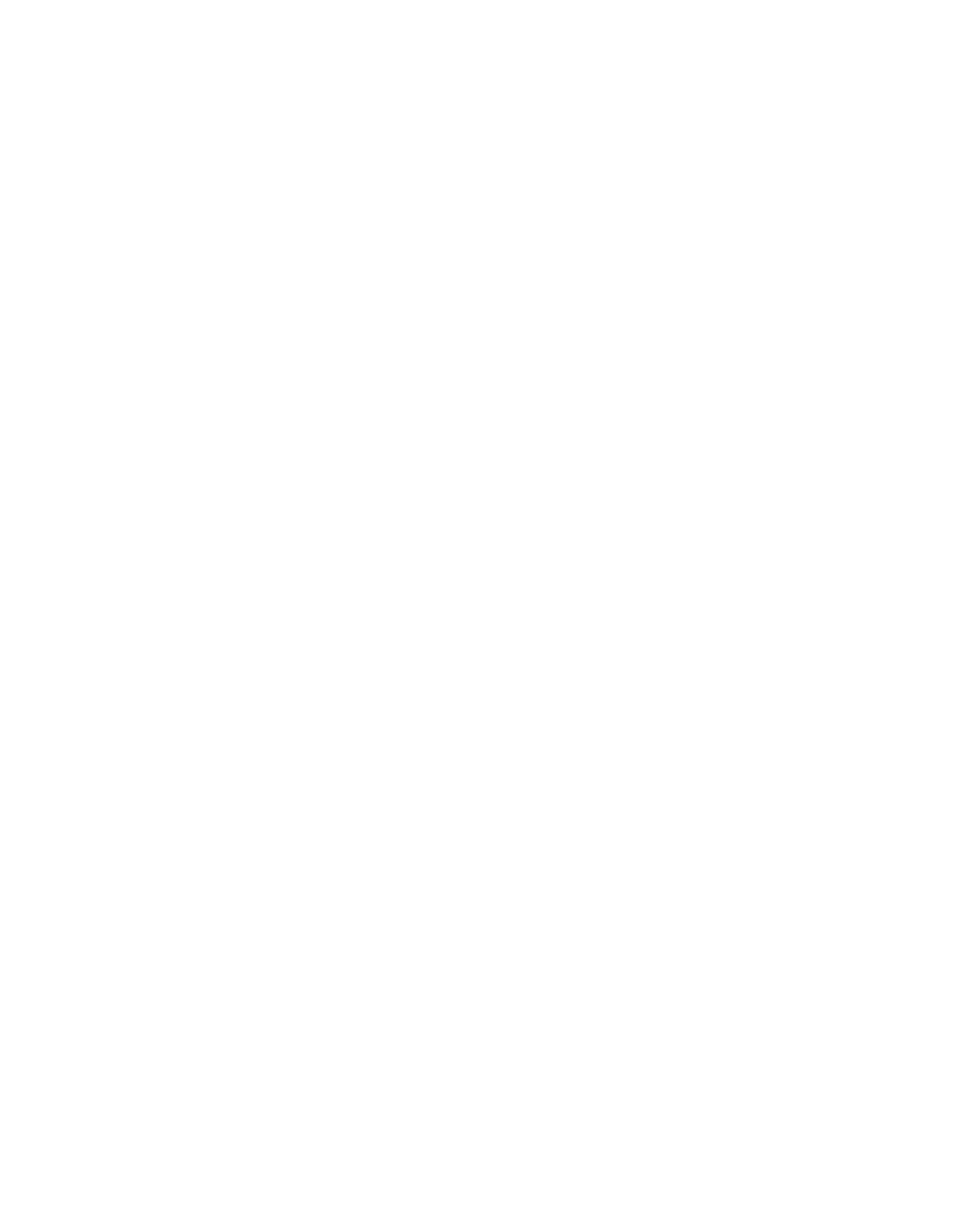# NATIVE AMERICAN HERITAGE COMMISSION

1550 Harbor Blvd., Suite 100 West Sacramento, CA 95691 (916) 373-3710 (916) 373-5471 FAX



April 25, 2016

**Adriane Dorrler** Dudek

Sent by E-mail: adorrier@dudek.com Number of Pages: 3

RE: Proposed Kaiser Permanente Medical Office Facility Project (9601), City of Irwindale, Los Angeles County, California

Dear Ms. Dorrler:

Attached is a consultation list of tribes with traditional lands or cultural places located within the boundaries of the above referenced counties. Please note that the intent above reference codes is to mitigate impacts to tribal cultural resources, as defined, for California Environmental Quality Act (CEQA) projects.

As of July 1, 2015, Public Resources Code Sections 21080.3.1 and 21080.3.2 require public agencies to consult with California Native American tribes identified by the Native American Heritage Commission (NAHC) for the purpose mitigating impacts to tribal cultural resources:

Within 14 days of determining that an application for a project is complete or a decision by a public agency to undertake a project, the lead agency shall provide formal notification to the designated contact of, or a tribal representative of, traditionally and culturally affiliated California Native American tribes that have requested notice, which shall be accomplished by means of at least one written notification that includes a brief description of the proposed project and its location, the lead agency contact information, and a notification that the California Native American tribe has 30 days to request consultation pursuant to this section. (Public Resources Code Section 21080.3.1(d))

The law does not preclude agencies from initiating consultation with the tribes that are culturally and traditionally affiliated with their jurisdictions. The NAHC believes that in fact that this is the best practice to ensure that tribes are consulted commensurate with the intent of the law.

In accordance with Public Resources Code Section 21080.3.1(d), formal notification must include a brief description of the proposed project and its location, the lead agency contact information, and a notification that the California Native American tribe has 30 days to request consultation. The NAHC believes that agencies should also include with their notification letters information regarding any cultural resources assessment that has been completed on the APE, such as:

- 1. The results of any record search that may have been conducted at an Information Center of the California Historical Resources Information System (CHRIS), including, but not limited to:
	- A listing of any and all known cultural resources have already been recorded on or adjacent to the  $\blacksquare$ APE;
	- Copies of any and all cultural resource records and study reports that may have been provided by the  $\blacksquare$ Information Center as part of the records search response;
	- $\blacksquare$ If the probability is low, moderate, or high that cultural resources are located in the APE.
	- Whether the records search indicates a low, moderate or high probability that unrecorded cultural resources are located in the potential APE; and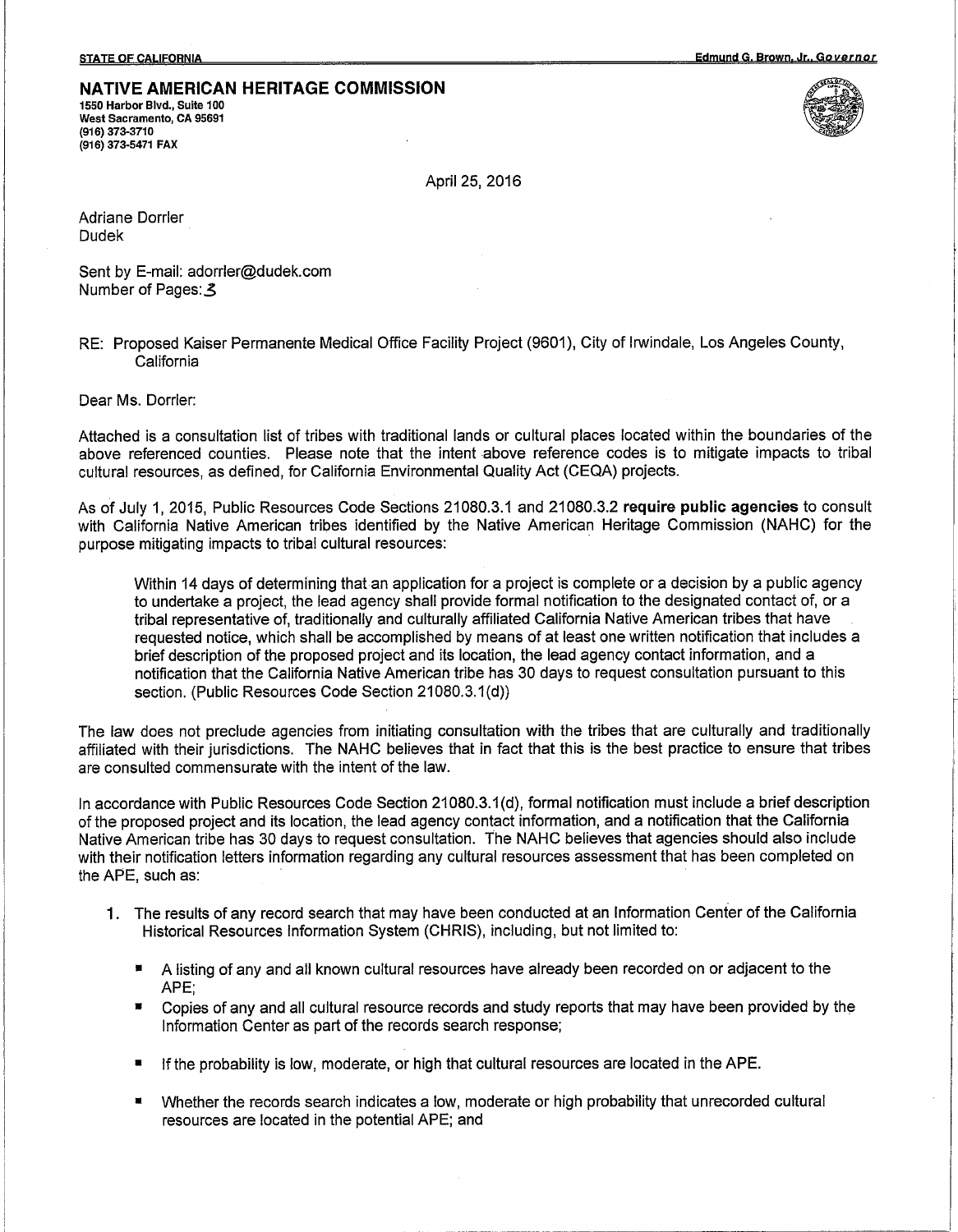- If a survey is recommended by the Information Center to determine whether previously unrecorded cultural resources are present.
- 2. The results of any archaeological inventory survey that was conducted, including:
	- Any report that may contain site forms, site significance, and suggested mitigation measurers.

All information regarding site locations, Native American human remains, and associated funerary objects should be in a separate confidential addendum, and not be made available for pubic disclosure in accordance with Government Code Section 6254.10.

- 3. The results of any Sacred Lands File (SFL) check conducted through Native American Heritage Commission. A search of the SFL was completed for the USGS quadrangle information provided with negative results.
- 4. Any ethnographic studies conducted for any area including all or part of the potential APE; and
- 5. Any geotechnical reports regarding all or part of the potential APE.

Lead agencies should be aware that records maintained by the NAHC and CHRIS is not exhaustive. and a negative response to these searches does not preclude the existence of a cultural place. A tribe may be the only source of information regarding the existence of a tribal cultural resource.

This information will aid tribes in determining whether to request formal consultation. In the case that they do, having the information beforehand well help to facilitate the consultation process.

If you receive notification of change of addresses and phone numbers from tribes, please notify me. With your assistance we are able to assure that our consultation list contains current information.

If you have any questions, please contact me at my email address: gayle.totton@nahc.ca.gov.

Sincerely,

rle∕Totton, M.A., PhD. Ssociate Governmental Program Analyst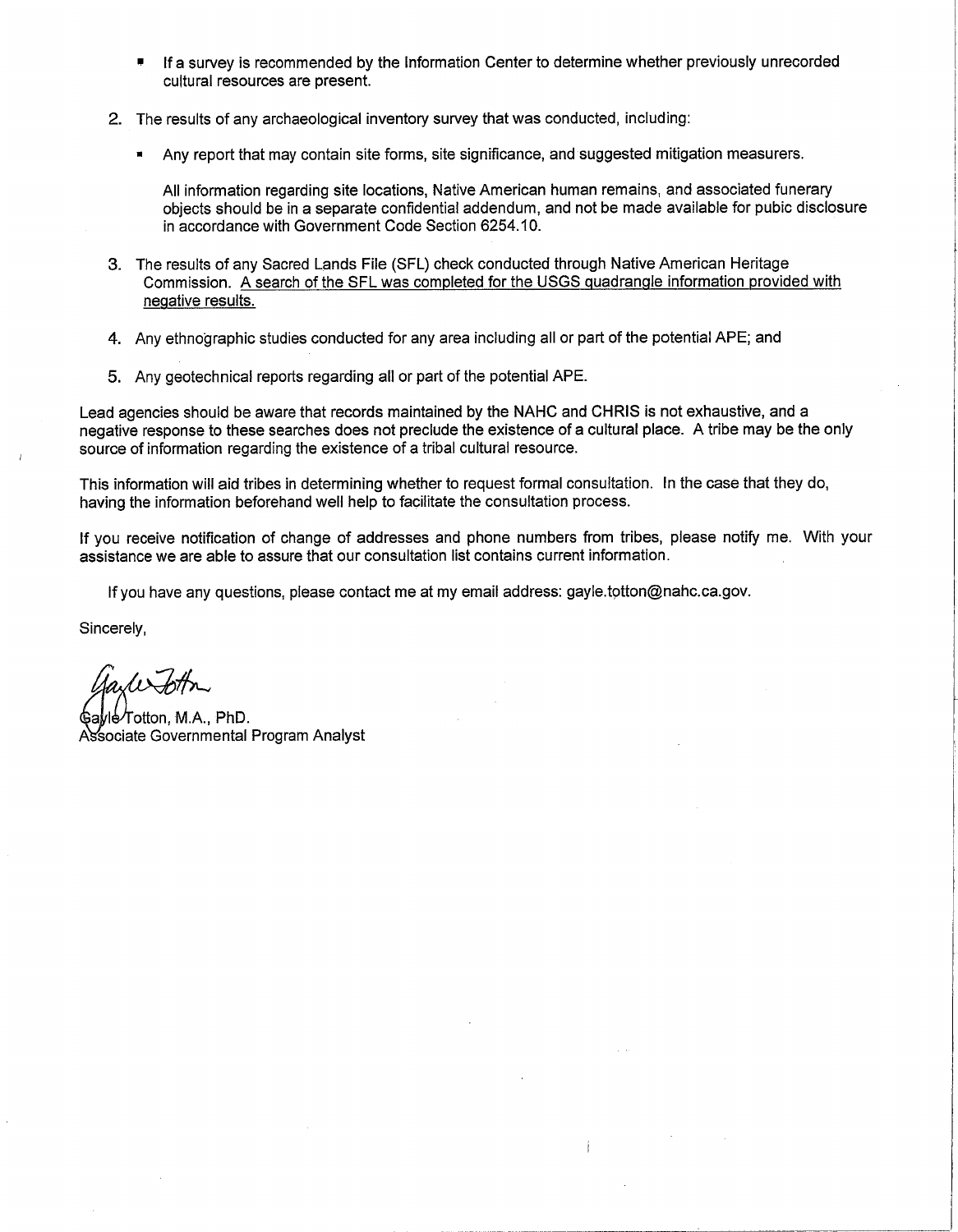#### **Native American Heritage Commission Tribal Consultation List Los Angeles County** April 25, 2016

Gabrieleno/Tongya San Gabriel Band of Mission Indians Anthony Morales, Chairperson P.O. Box 693 Gabrielino Tongva San Gabriel , CA 91778 GTTribalcouncil@aol.com (626) 483-3564 Cell

Gabrielino /Tongva Nation Sandonne Goad, Chairperson 106 1/2 Judge John Aiso St., #231 Gabrielino Tongva Los Angeles , CA 90012 sqoad@gabrielino-tongva.com (951) 807-0479

Gabrielino Tongva Indians of California Tribal Council Robert F. Dorame, Tribal Chair/Cultural Resources P.O. Box 490 Gabrielino Tongva **Bellflower** , CA 90707 gtongva@verizon.net (562) 761-6417 Voice/Fax

Gabrielino-Tongva Tribe Linda Candelaria, Co-Chairperson 1999 Avenue of the Stars, Suite 1100 Los Angeles , CA 90067

Gabrielino

(626) 676-1184 Cell

Soboba Band of Luiseno Indians Joseph Ontiveros, Cultural Resource Department P.O. BOX 487 Luiseno , CA 92581 Cahuilla San Jacinto jontiveros@soboba-nsn.gov

(951) 663-5279  $(951)$  654-5544, ext 4137

This list is current only as of the date of this document and is based on the information available to the Commission on the date it was produced. Distribution of this list does not relieve any person of statutory responsibility as defined in Section 7050.5 of the Health and Safety Code, Section 5097.94 of the Public Resources Code and Section 5097.98 of the Public Resources Code.

This list applicable only for consultation with Native American tribes under Public Resources Code Sections 21080.3.1 for the proposed Kaiser Permanente Medical Office Facility Project (9601), City of Irwindale, Baldwin Park USGS Quadrangle, Los Angeles County, California.

Gabrieleno Band of Mission Indians - Kizh Nation Andrew Salas, Chairperson P.O. Box 393 , CA 91723 Covina gabrielenoindians@vahoo.com Gabrielino (626) 926-4131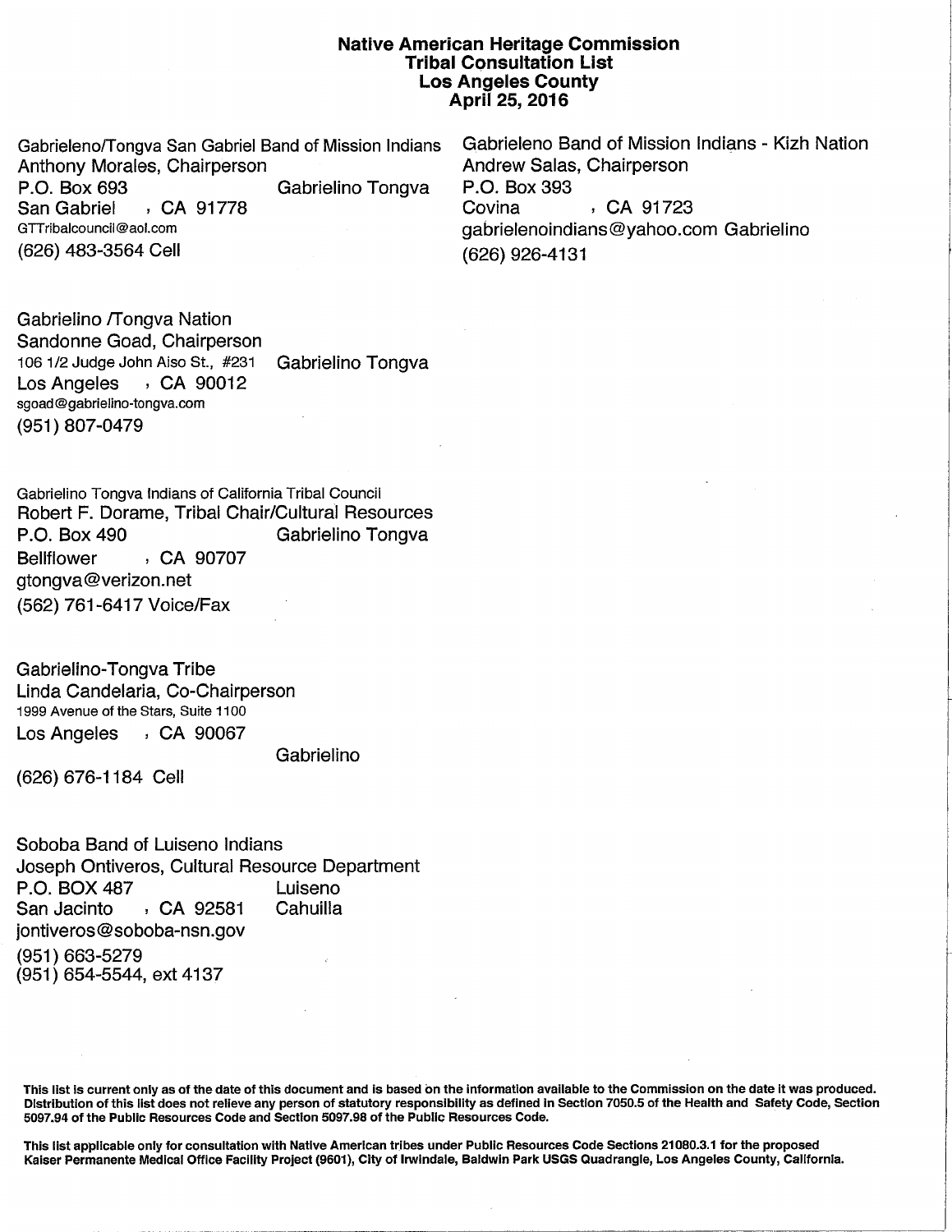

May 3, 2016 9601

Mr. Robert F. Dorame, Tribal Chair/Cultural Resources Gabrieleno Tongva Indians of California Tribal Council P.O. Box 490 Bellflower, CA 90707

# *Subject: Kaiser Permanente Specialty Medical Office Facility Project, City of Irwindale, Los Angeles County, California*

Dear Mr. Dorame:

Dudek has been retained by the City of Irwindale (City) to prepare a Phase I cultural resources inventory for the proposed Kaiser Permanente Specialty Medical Office Facility Project (proposed project), located in the City of Irwindale, Los Angeles County, California. The proposed project consists of the development of a 90,000-square-foot outpatient medical office building and associated parking at a 4.04-acre site located at 12761 Schabarum Avenue (Assessor Parcel Number 8456-031-090). The Project proposes to demolish an existing, vacant cold-storage warehouse and surface parking formerly occupied by Jacmar Foods. The Kaiser Permanente Medical Office Facility Project site includes parts of Section 14 of Township 1 South, Range 11 West within the Baldwin Park 7.5-minute quadrangle, as mapped by the U.S. Geological Survey (see attached map).

As part of the process of identifying cultural resources issues for this proposed project, Dudek contacted the California Native American Heritage Commission (NAHC) to request a Sacred Lands File (SLF) search and a list of Native American individuals and/or tribal organizations who may have knowledge of cultural resources in or near the proposed project site. The SLF search failed to indicate the presence of Native American cultural resources in the immediate project area.

The NAHC recommended that we contact you regarding your knowledge of the presence of cultural resources that may be impacted by this project. If you have any knowledge of cultural resources that may exist within or near the proposed project site, please contact me directly at (760) 840-7556, adorrler@dudek.com, or at the above address within 30-days of receipt of this letter.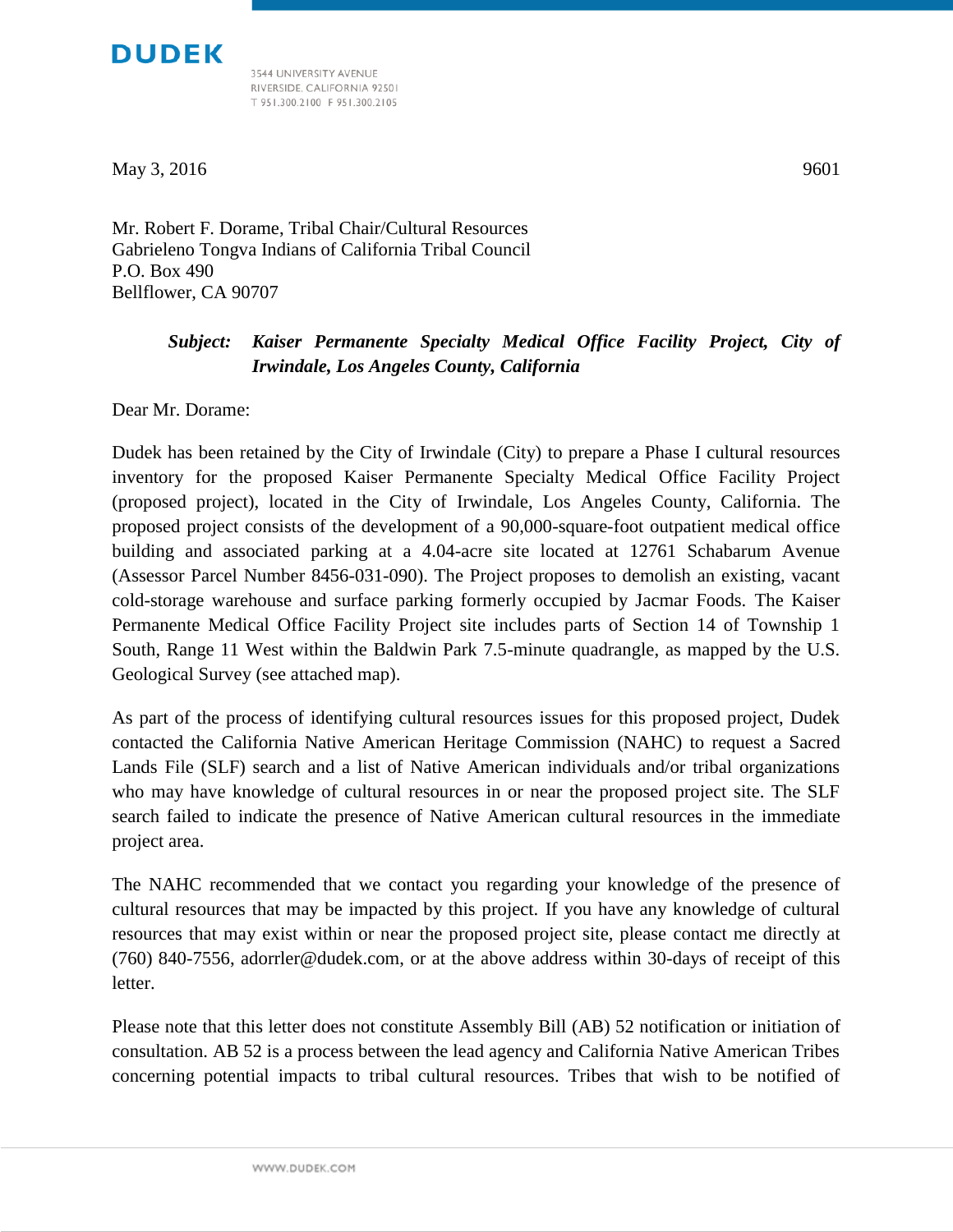#### *Mr. Dorame:*

*Subject: Kaiser Permanente Specialty Medical Office Facility Project, City of Irwindale, Los Angeles County, California*

projects for the purposes of AB 52 must contact the lead agency, the City of Irwindale, in writing (pursuant to Public Resources Code Section 21080.3.1 (b)).

Thank you for your assistance.

Sincerely,

a. Dossles

Adriane Dorrler Archaeologist

*Attachment: Project Location Map*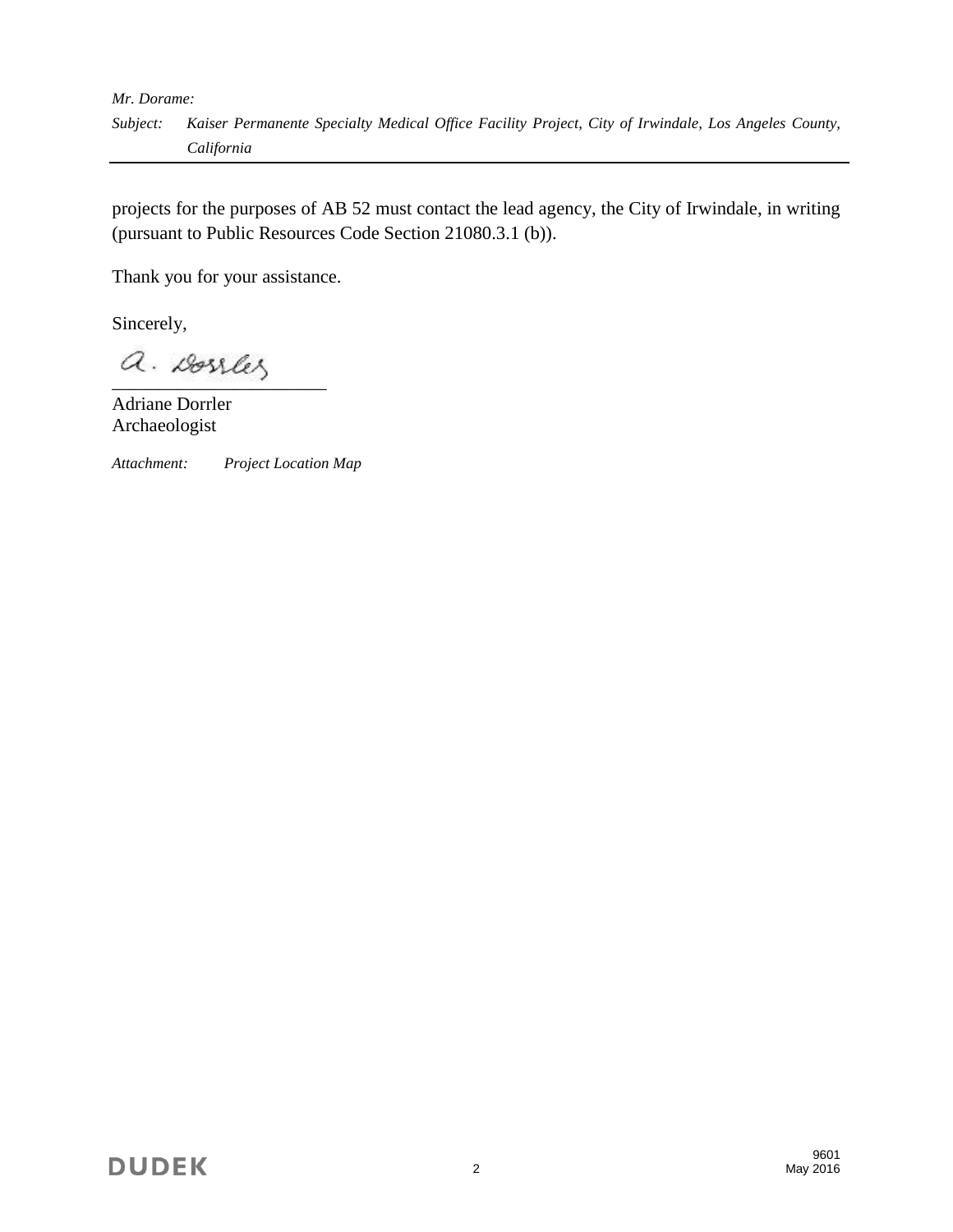## *Mr. Dorame:*

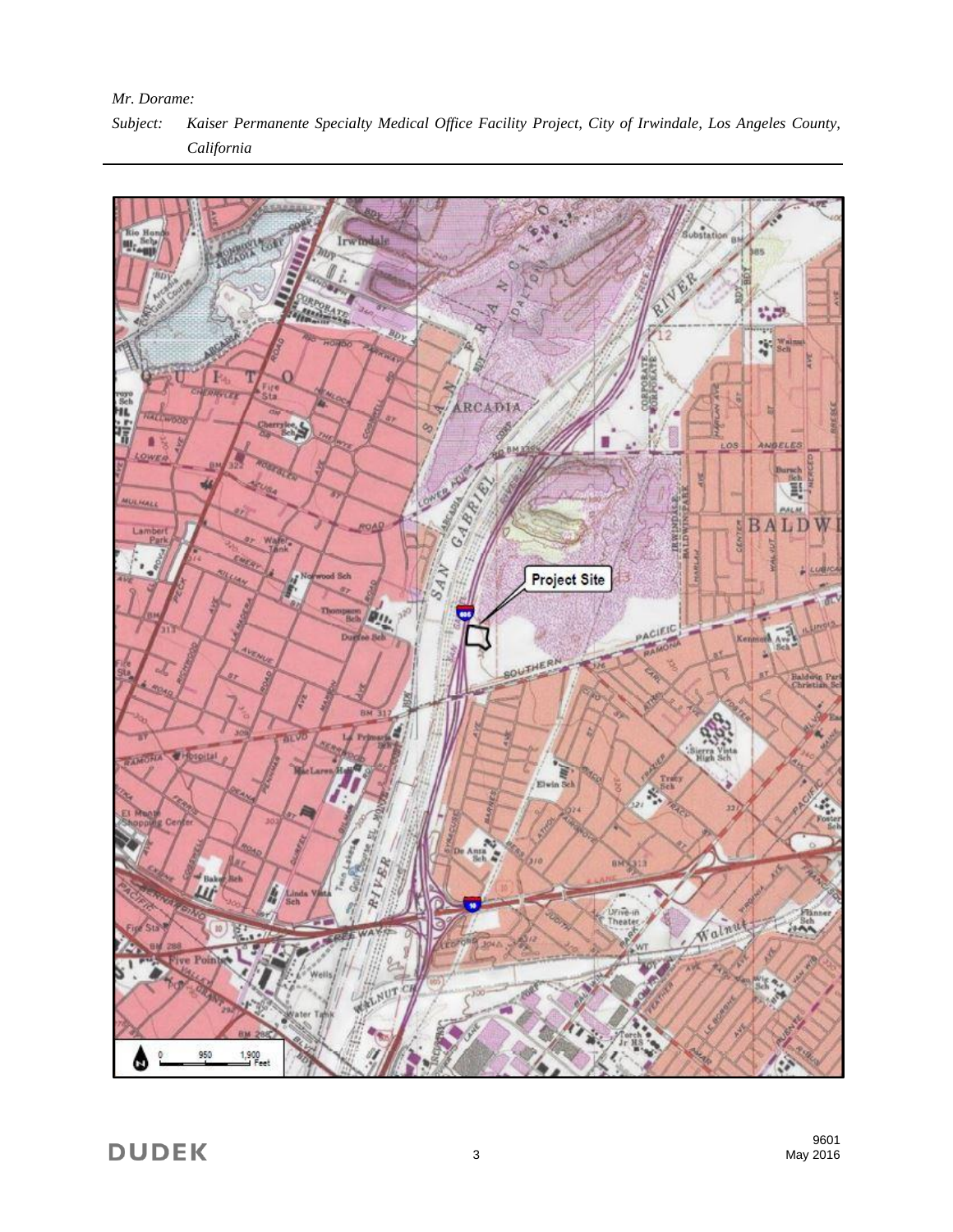

May 3, 2016 9601

Ms. Sandonne Goad, Chairperson Gabrielino-Tongva Nation 106 1/2 Judge John Also St. Los Angeles, CA 90012

# *Subject: Kaiser Permanente Specialty Medical Office Facility Project, City of Irwindale, Los Angeles County, California*

Dear Ms. Goad:

Dudek has been retained by the City of Irwindale (City) to prepare a Phase I cultural resources inventory for the proposed Kaiser Permanente Specialty Medical Office Facility Project (proposed project), located in the City of Irwindale, Los Angeles County, California. The proposed project consists of the development of a 90,000-square-foot outpatient medical office building and associated parking at a 4.04-acre site located at 12761 Schabarum Avenue (Assessor Parcel Number 8456-031-090). The Project proposes to demolish an existing, vacant cold-storage warehouse and surface parking formerly occupied by Jacmar Foods. The Kaiser Permanente Medical Office Facility Project site includes parts of Section 14 of Township 1 South, Range 11 West within the Baldwin Park 7.5-minute quadrangle, as mapped by the U.S. Geological Survey (see attached map).

As part of the process of identifying cultural resources issues for this proposed project, Dudek contacted the California Native American Heritage Commission (NAHC) to request a Sacred Lands File (SLF) search and a list of Native American individuals and/or tribal organizations who may have knowledge of cultural resources in or near the proposed project site. The SLF search failed to indicate the presence of Native American cultural resources in the immediate project area.

The NAHC recommended that we contact you regarding your knowledge of the presence of cultural resources that may be impacted by this project. If you have any knowledge of cultural resources that may exist within or near the proposed project site, please contact me directly at (760) 840-7556, adorrler@dudek.com, or at the above address within 30-days of receipt of this letter.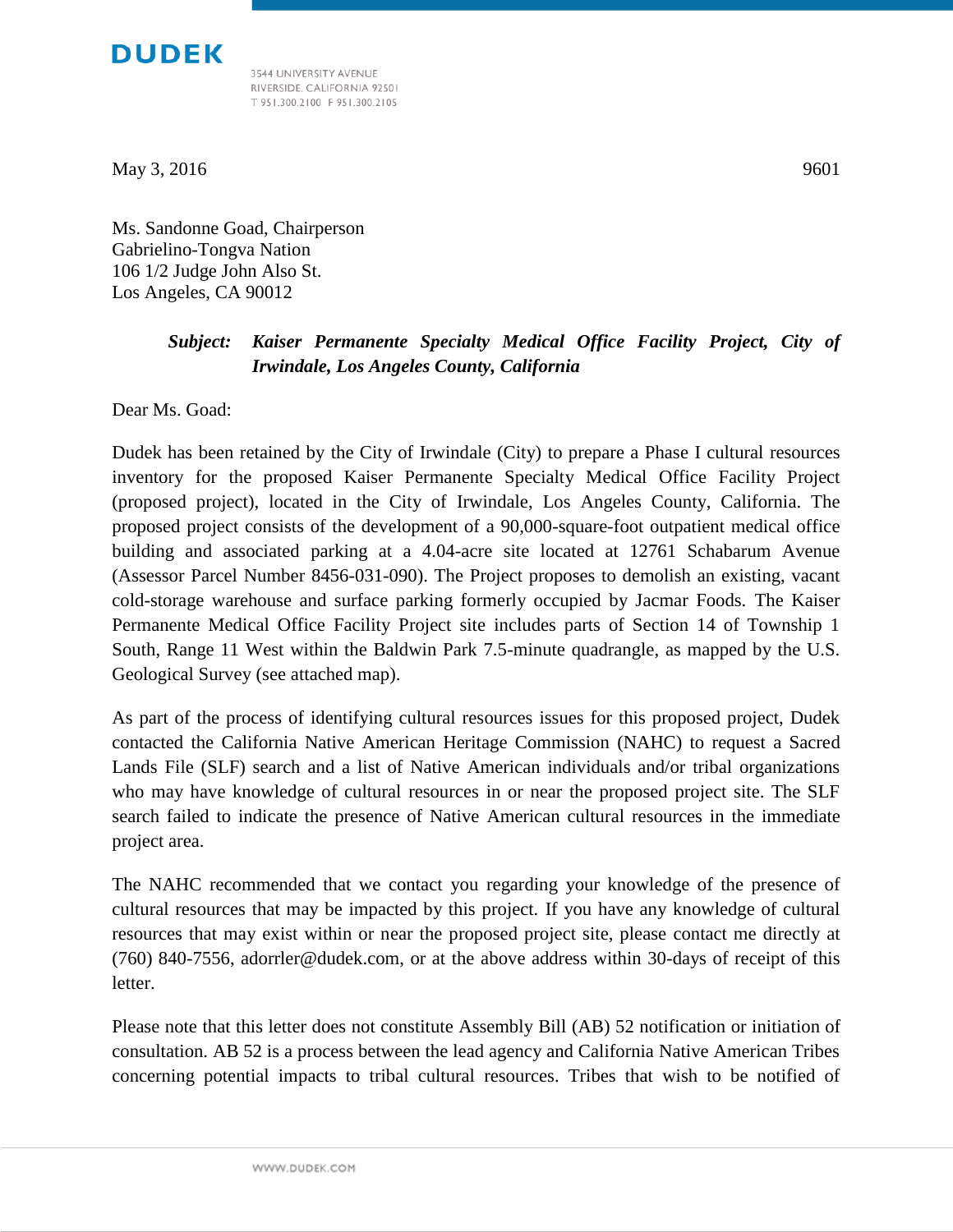## *Ms. Goad:*

*Subject: Kaiser Permanente Specialty Medical Office Facility Project, City of Irwindale, Los Angeles County, California*

projects for the purposes of AB 52 must contact the lead agency, the City of Irwindale, in writing (pursuant to Public Resources Code Section 21080.3.1 (b)).

Thank you for your assistance.

Sincerely,

a. Dossles

Adriane Dorrler Archaeologist

*Attachment: Project Location Map*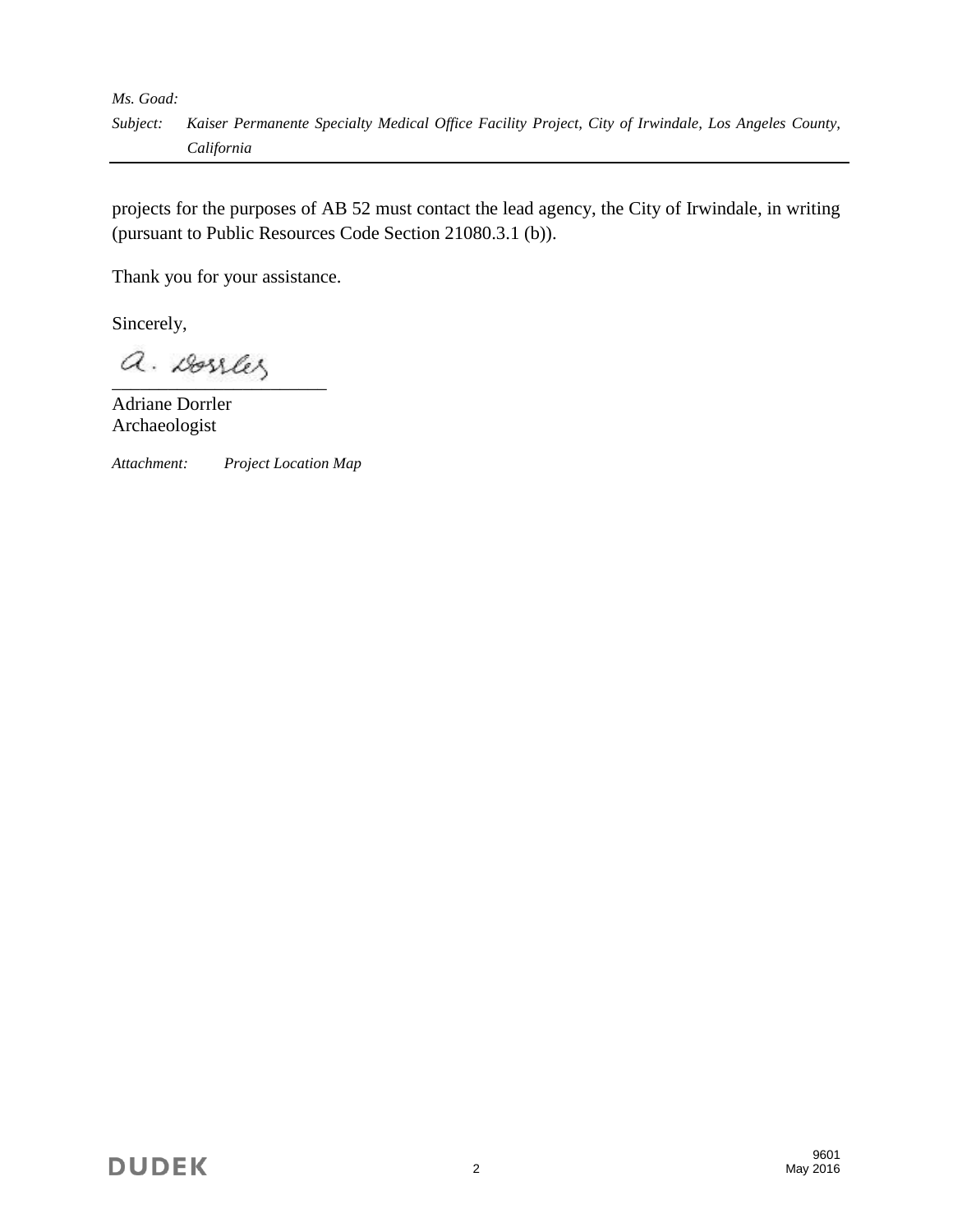# *Ms. Goad:*

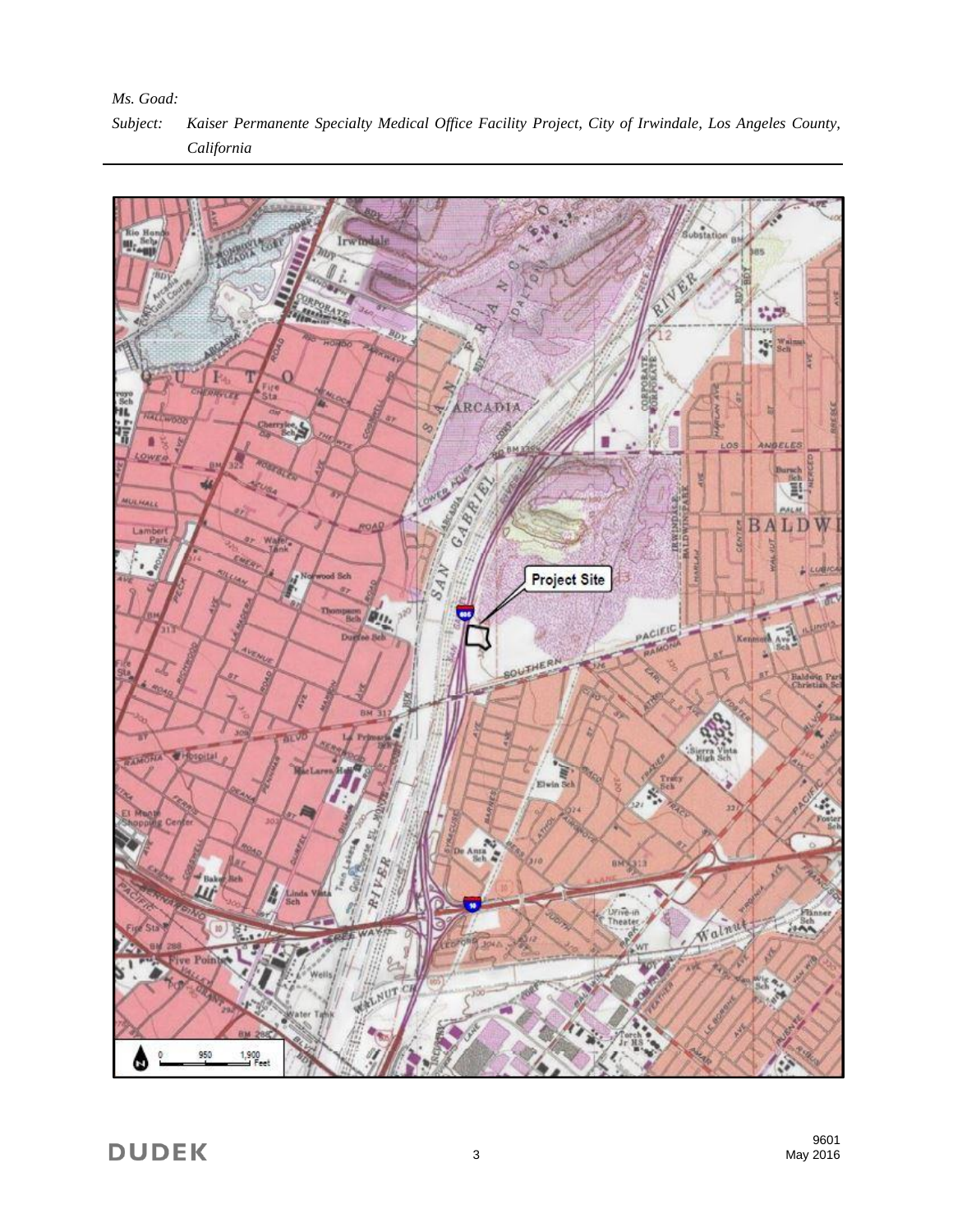

May 3, 2016 9601

Mr. Anthony Morales, Chairperson Gabrieleno/Tongva San Gabriel Band of Mission Indians P.O. Box 693 San Gabriel, CA 91778

# *Subject: Kaiser Permanente Specialty Medical Office Facility Project, City of Irwindale, Los Angeles County, California*

Dear Mr. Morales:

Dudek has been retained by the City of Irwindale (City) to prepare a Phase I cultural resources inventory for the proposed Kaiser Permanente Specialty Medical Office Facility Project (proposed project), located in the City of Irwindale, Los Angeles County, California. The proposed project consists of the development of a 90,000-square-foot outpatient medical office building and associated parking at a 4.04-acre site located at 12761 Schabarum Avenue (Assessor Parcel Number 8456-031-090). The Project proposes to demolish an existing, vacant cold-storage warehouse and surface parking formerly occupied by Jacmar Foods. The Kaiser Permanente Medical Office Facility Project site includes parts of Section 14 of Township 1 South, Range 11 West within the Baldwin Park 7.5-minute quadrangle, as mapped by the U.S. Geological Survey (see attached map).

As part of the process of identifying cultural resources issues for this proposed project, Dudek contacted the California Native American Heritage Commission (NAHC) to request a Sacred Lands File (SLF) search and a list of Native American individuals and/or tribal organizations who may have knowledge of cultural resources in or near the proposed project site. The SLF search failed to indicate the presence of Native American cultural resources in the immediate project area.

The NAHC recommended that we contact you regarding your knowledge of the presence of cultural resources that may be impacted by this project. If you have any knowledge of cultural resources that may exist within or near the proposed project site, please contact me directly at (760) 840-7556, adorrler@dudek.com, or at the above address within 30-days of receipt of this letter.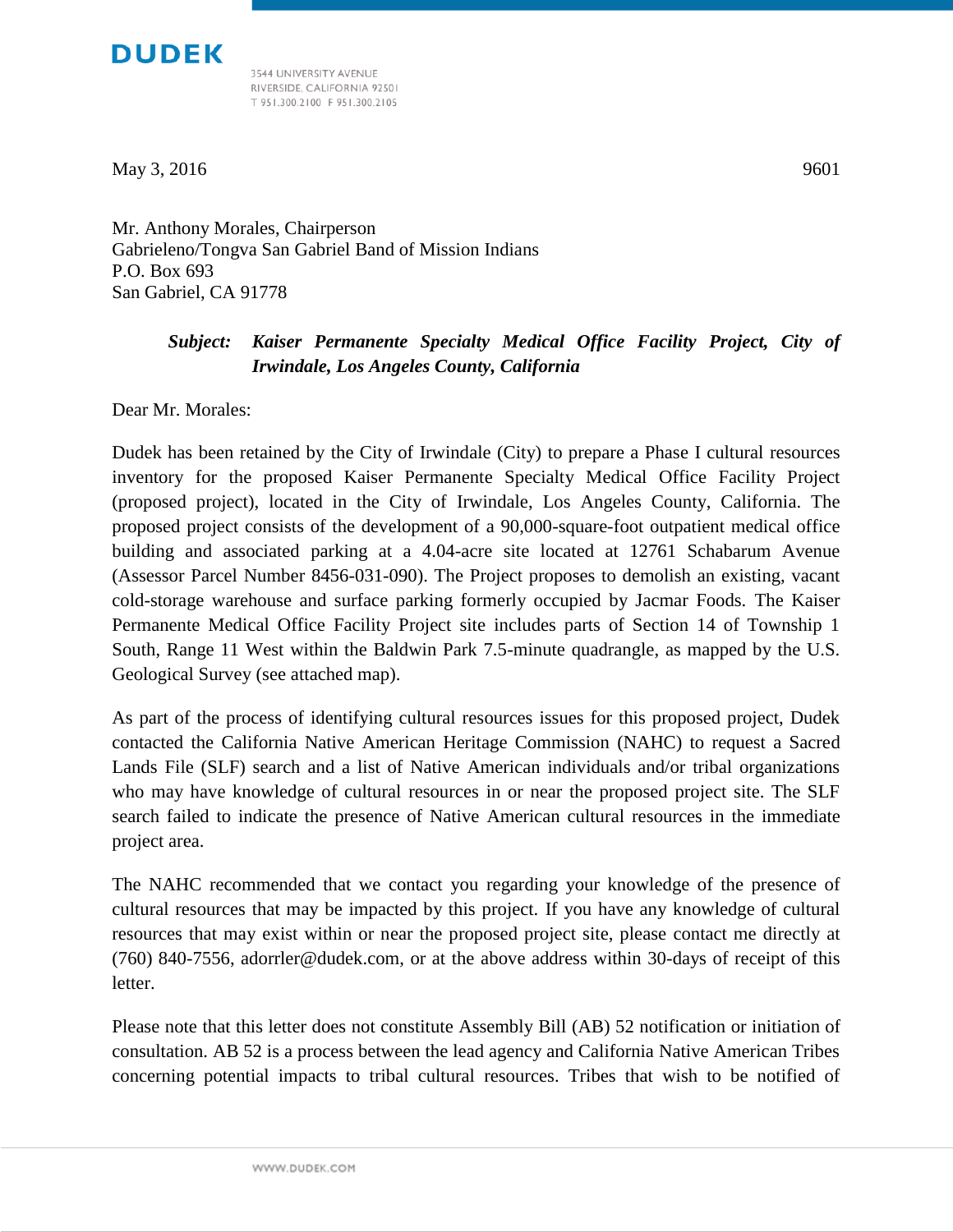## *Mr. Morales:*

*Subject: Kaiser Permanente Specialty Medical Office Facility Project, City of Irwindale, Los Angeles County, California*

projects for the purposes of AB 52 must contact the lead agency, the City of Irwindale, in writing (pursuant to Public Resources Code Section 21080.3.1 (b)).

Thank you for your assistance.

Sincerely,

a. Dossles

Adriane Dorrler Archaeologist

*Attachment: Project Location Map*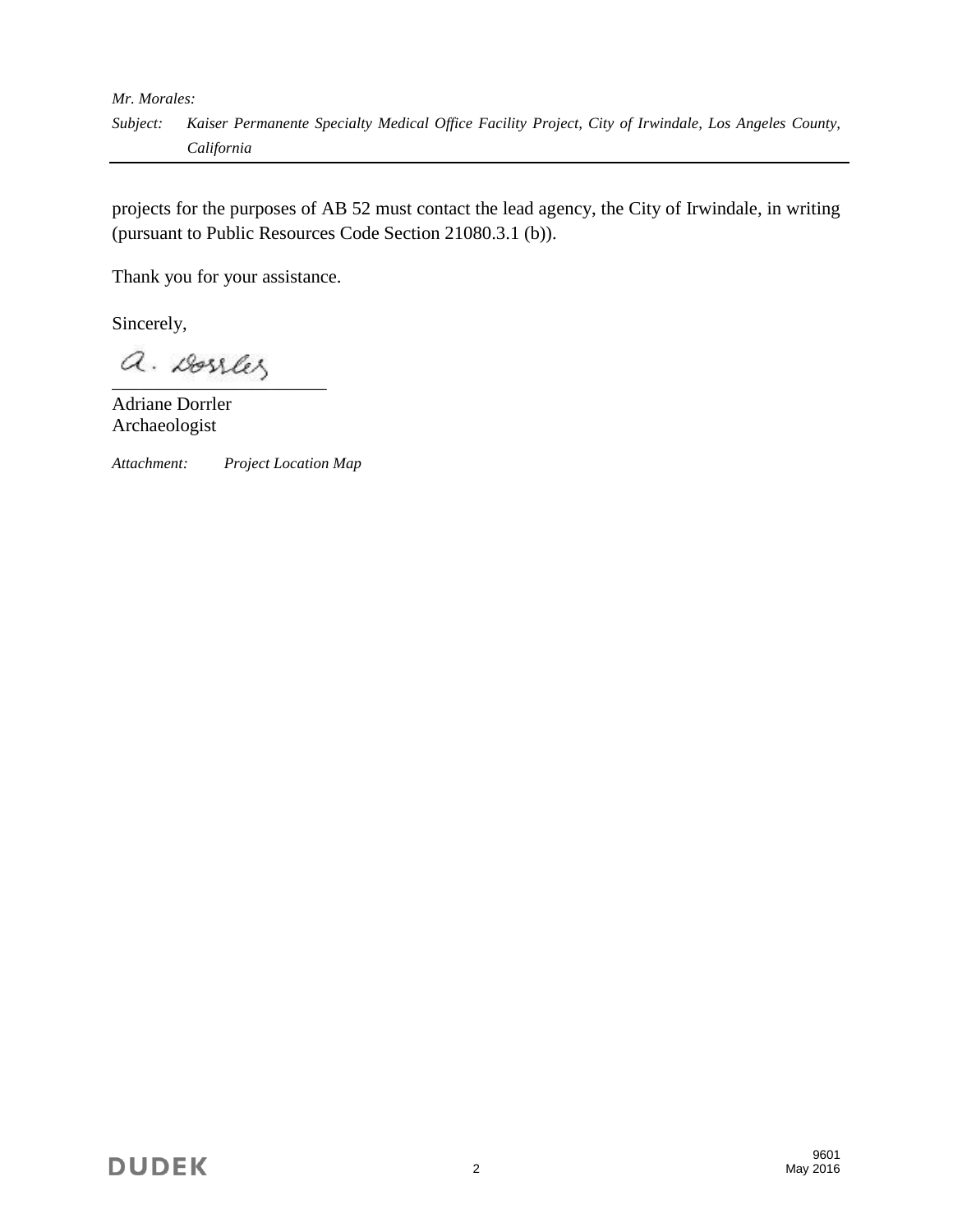# *Mr. Morales:*

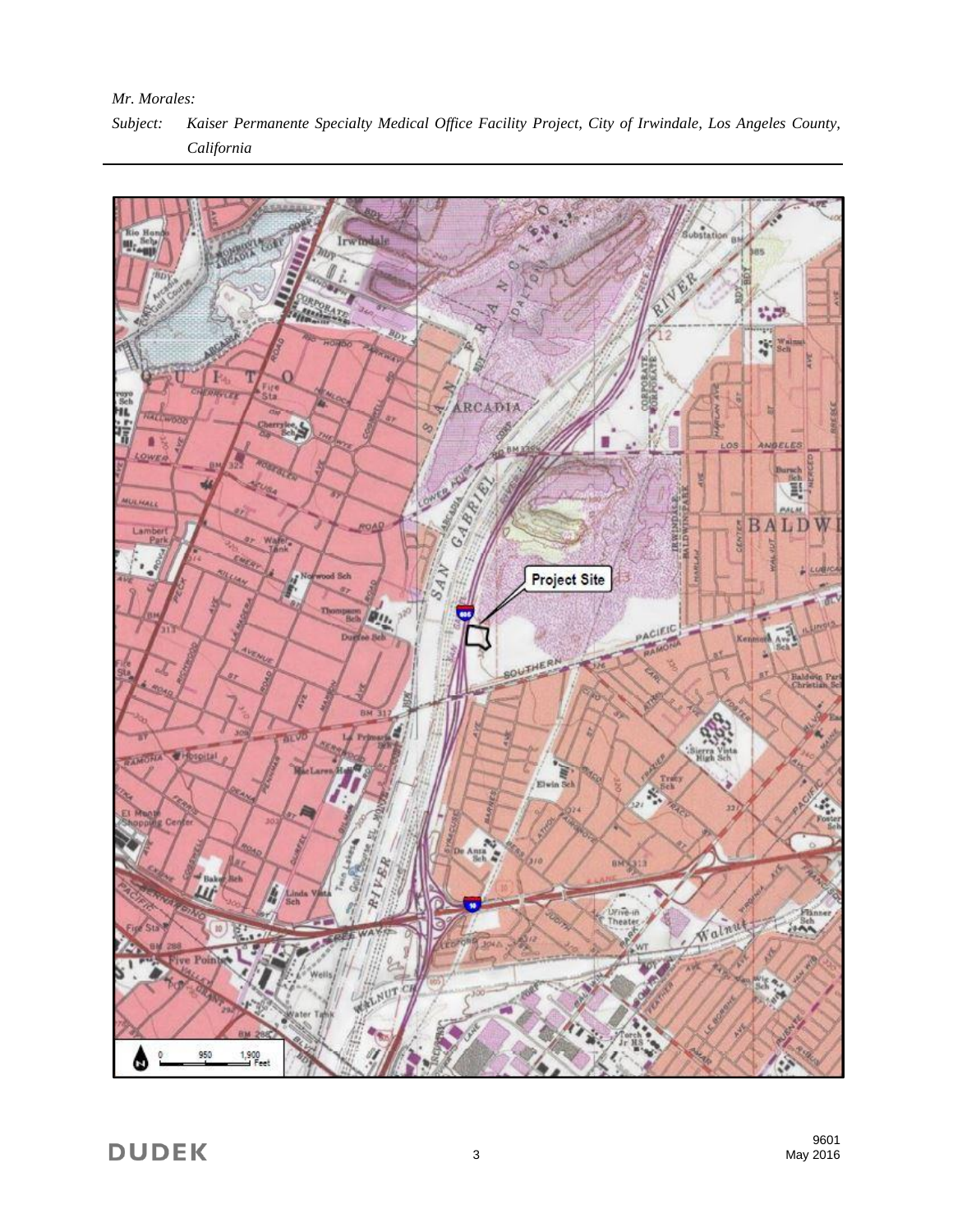

May 3, 2016 9601

Mr. Joseph Ontiveros, Cultural Resource Department Soboba Band of Luiseno Indians P.O. Box 487 San Jacinto, CA 92581

# *Subject: Kaiser Permanente Specialty Medical Office Facility Project, City of Irwindale, Los Angeles County, California*

Dear Mr. Ontiveros:

Dudek has been retained by the City of Irwindale (City) to prepare a Phase I cultural resources inventory for the proposed Kaiser Permanente Specialty Medical Office Facility Project (proposed project), located in the City of Irwindale, Los Angeles County, California. The proposed project consists of the development of a 90,000-square-foot outpatient medical office building and associated parking at a 4.04-acre site located at 12761 Schabarum Avenue (Assessor Parcel Number 8456-031-090). The Project proposes to demolish an existing, vacant cold-storage warehouse and surface parking formerly occupied by Jacmar Foods. The Kaiser Permanente Medical Office Facility Project site includes parts of Section 14 of Township 1 South, Range 11 West within the Baldwin Park 7.5-minute quadrangle, as mapped by the U.S. Geological Survey (see attached map).

As part of the process of identifying cultural resources issues for this proposed project, Dudek contacted the California Native American Heritage Commission (NAHC) to request a Sacred Lands File (SLF) search and a list of Native American individuals and/or tribal organizations who may have knowledge of cultural resources in or near the proposed project site. The SLF search failed to indicate the presence of Native American cultural resources in the immediate project area.

The NAHC recommended that we contact you regarding your knowledge of the presence of cultural resources that may be impacted by this project. If you have any knowledge of cultural resources that may exist within or near the proposed project site, please contact me directly at (760) 840-7556, adorrler@dudek.com, or at the above address within 30-days of receipt of this letter.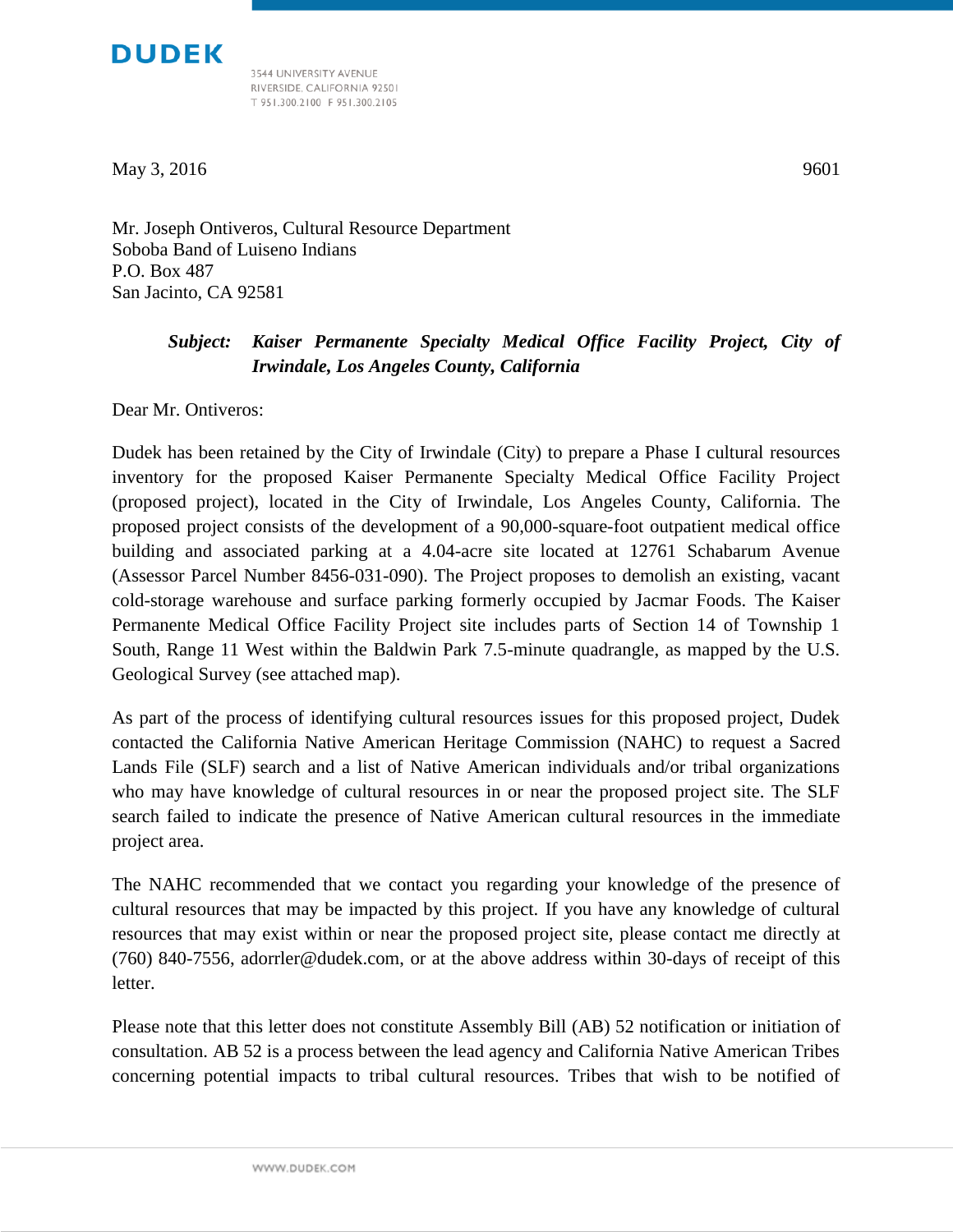#### *Mr. Ontiveros:*

*Subject: Kaiser Permanente Specialty Medical Office Facility Project, City of Irwindale, Los Angeles County, California*

projects for the purposes of AB 52 must contact the lead agency, the City of Irwindale, in writing (pursuant to Public Resources Code Section 21080.3.1 (b)).

Thank you for your assistance.

Sincerely,

a. Dossles

Adriane Dorrler Archaeologist

*Attachment: Project Location Map*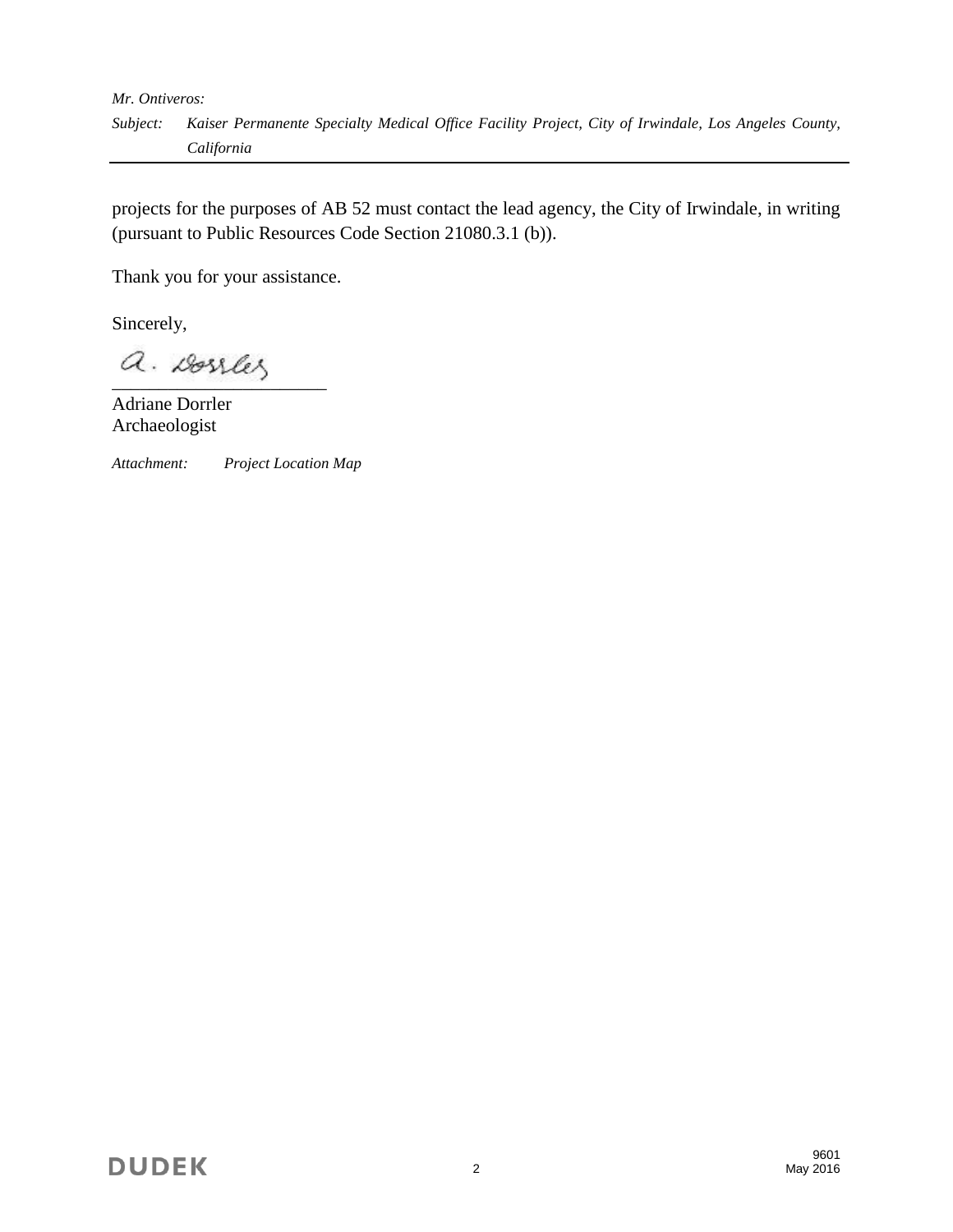## *Mr. Ontiveros:*

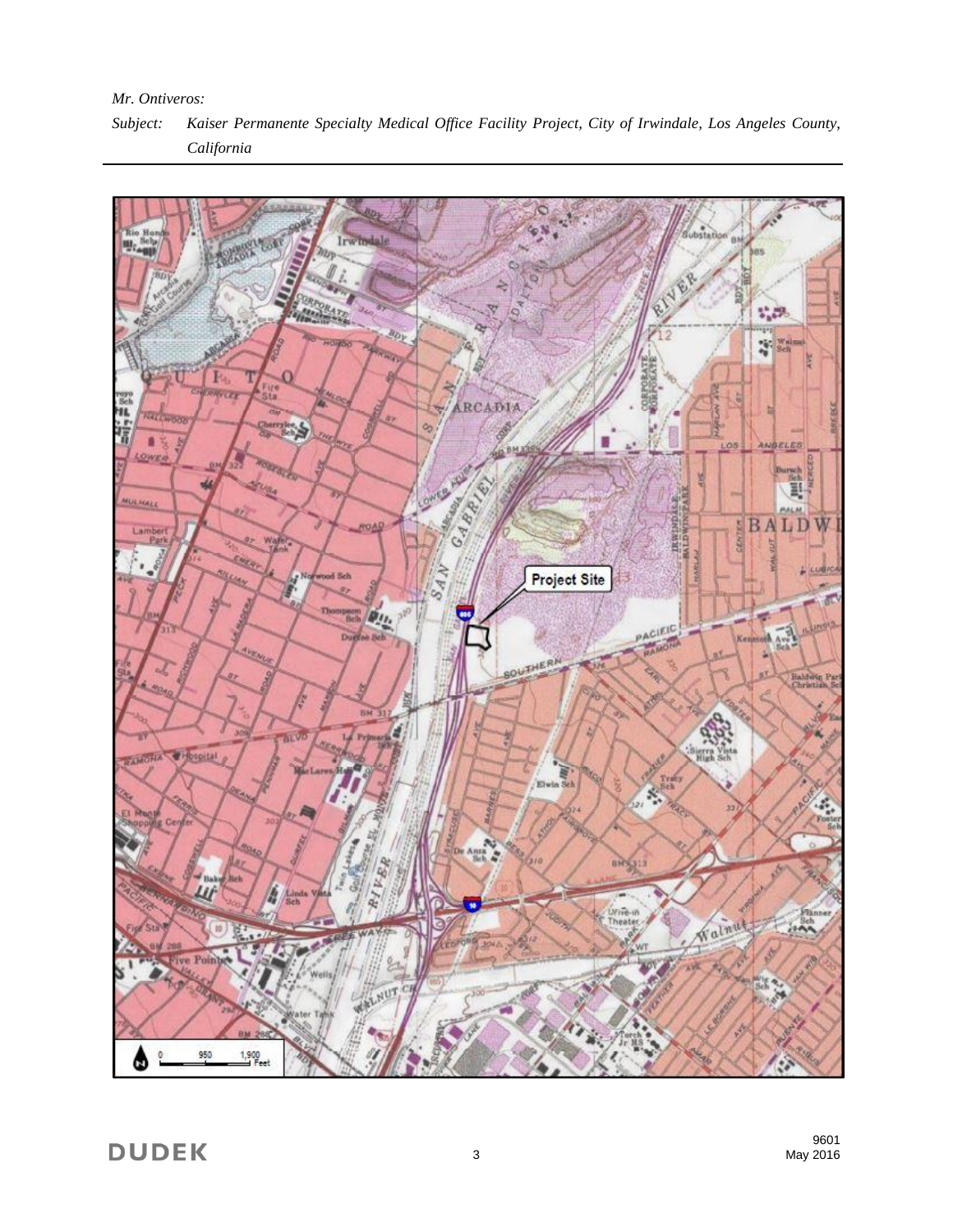

May 3, 2016 9601

Mr. Andrew Salas, Chairperson Gabrieleno Band of Mission Indians P.O. Box 393 Covina, CA 91723

# *Subject: Kaiser Permanente Specialty Medical Office Facility Project, City of Irwindale, Los Angeles County, California*

Dear Mr. Salas:

Dudek has been retained by the City of Irwindale (City) to prepare a Phase I cultural resources inventory for the proposed Kaiser Permanente Specialty Medical Office Facility Project (proposed project), located in the City of Irwindale, Los Angeles County, California. The proposed project consists of the development of a 90,000-square-foot outpatient medical office building and associated parking at a 4.04-acre site located at 12761 Schabarum Avenue (Assessor Parcel Number 8456-031-090). The Project proposes to demolish an existing, vacant cold-storage warehouse and surface parking formerly occupied by Jacmar Foods. The Kaiser Permanente Medical Office Facility Project site includes parts of Section 14 of Township 1 South, Range 11 West within the Baldwin Park 7.5-minute quadrangle, as mapped by the U.S. Geological Survey (see attached map).

As part of the process of identifying cultural resources issues for this proposed project, Dudek contacted the California Native American Heritage Commission (NAHC) to request a Sacred Lands File (SLF) search and a list of Native American individuals and/or tribal organizations who may have knowledge of cultural resources in or near the proposed project site. The SLF search failed to indicate the presence of Native American cultural resources in the immediate project area.

The NAHC recommended that we contact you regarding your knowledge of the presence of cultural resources that may be impacted by this project. If you have any knowledge of cultural resources that may exist within or near the proposed project site, please contact me directly at (760) 840-7556, adorrler@dudek.com, or at the above address within 30-days of receipt of this letter.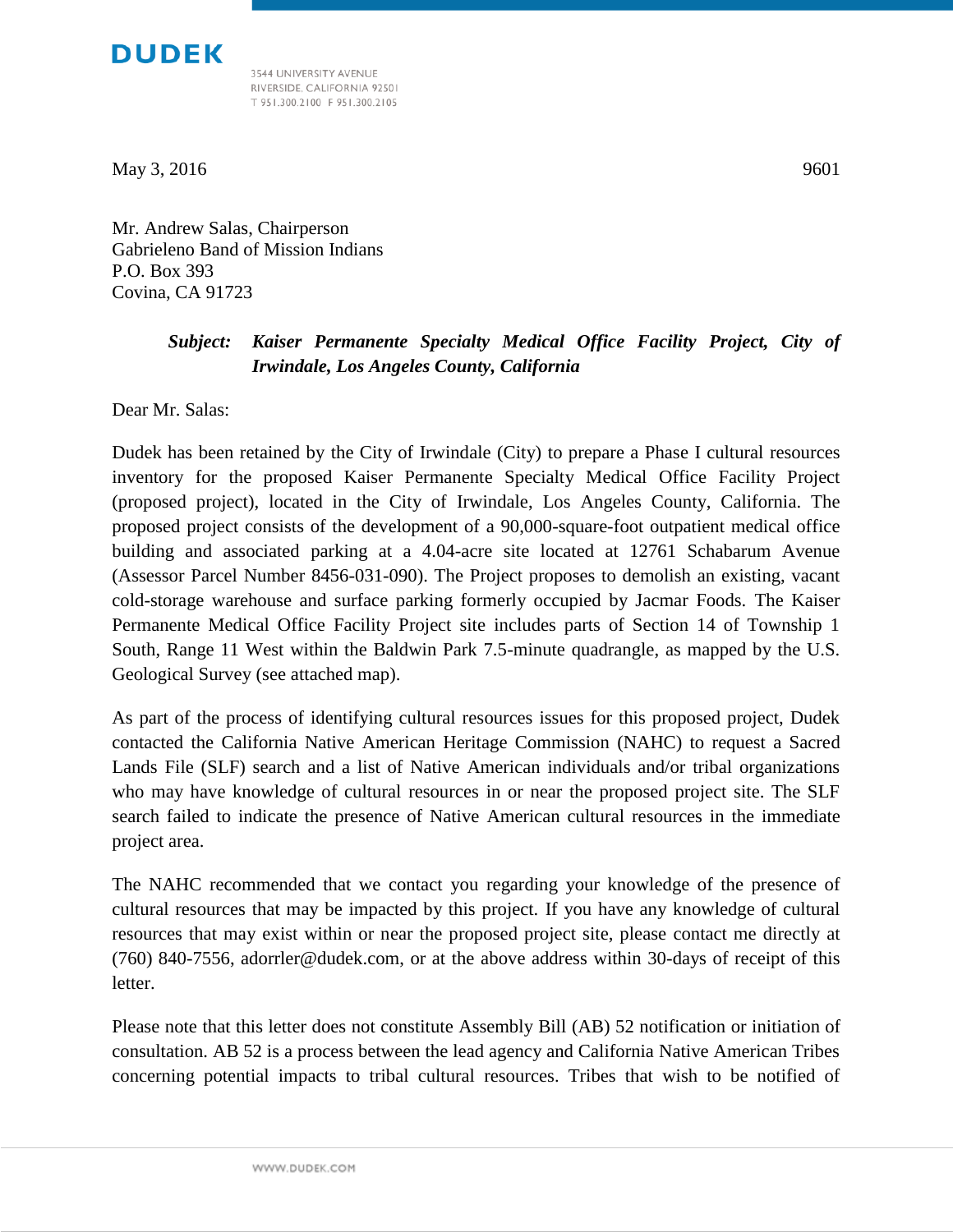## *Mr. Salas:*

*Subject: Kaiser Permanente Specialty Medical Office Facility Project, City of Irwindale, Los Angeles County, California*

projects for the purposes of AB 52 must contact the lead agency, the City of Irwindale, in writing (pursuant to Public Resources Code Section 21080.3.1 (b)).

Thank you for your assistance.

Sincerely,

a. Dossles

Adriane Dorrler Archaeologist

*Attachment: Project Location Map*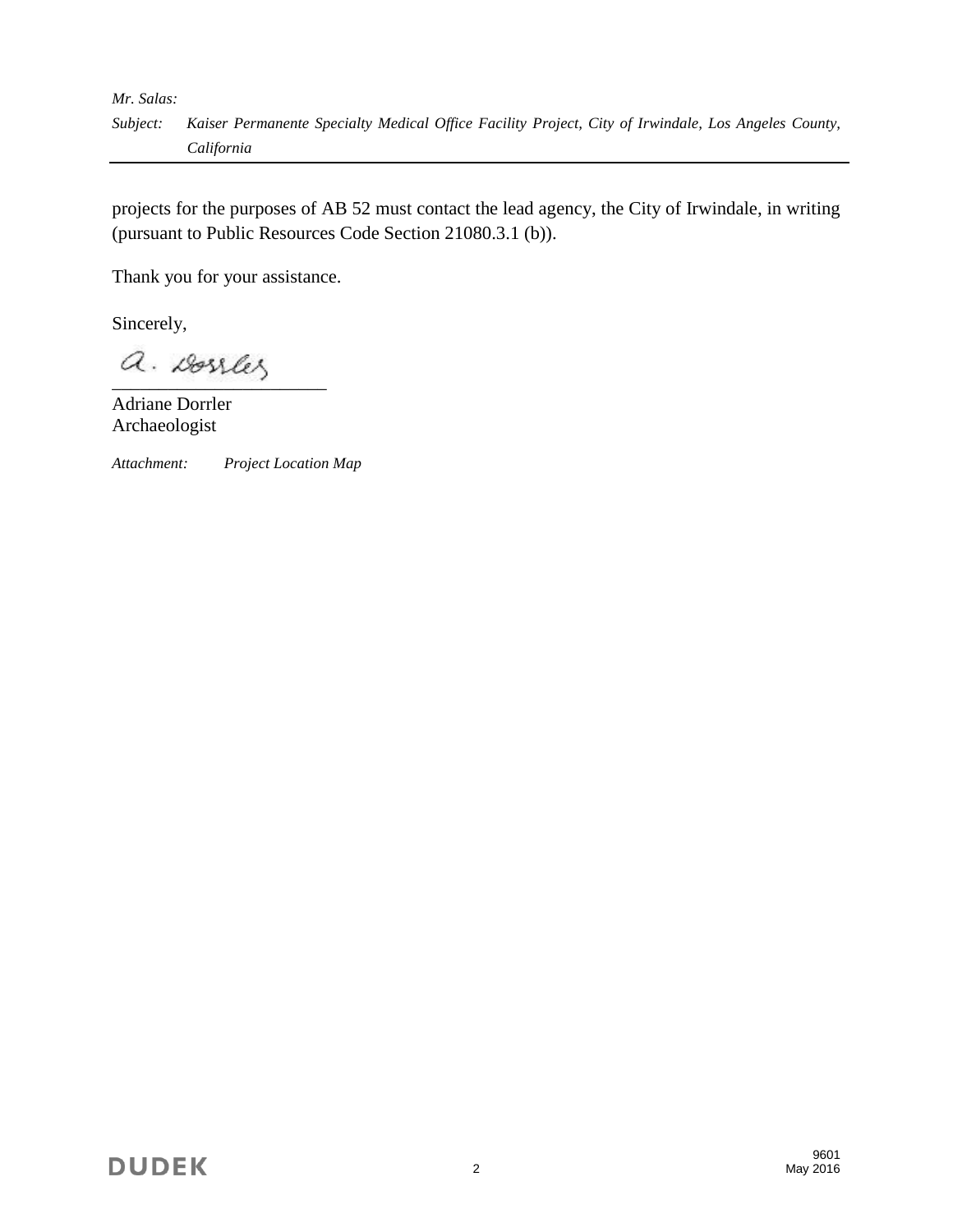# *Mr. Salas:*

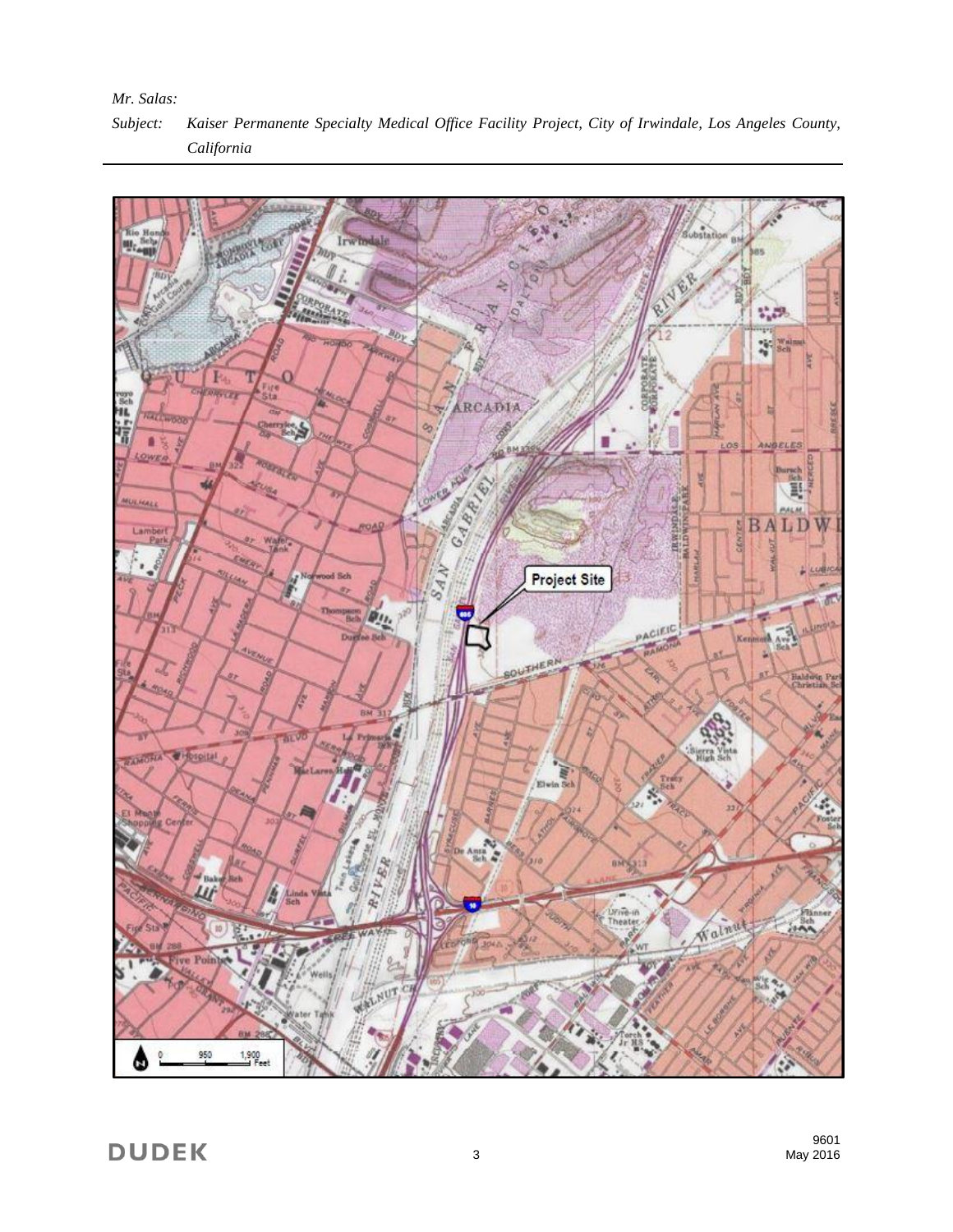

# GABRIELENO BAND OF MISSION INDIANS – KIZH NATION

Historically known as The San Gabriel Band of Mission Indians Recognized by the State of California as the aboriginal tribe of the Los Angeles basin

*Dear Adraine Dorrler Archeologist*

#### *RE: Kaiser Permanente Specialty Medical Office Facility Project, City of Irwindale, Los Angeles County, California*

*"The project locale lies in an area where the Ancestral & traditional territories of the Kizh(Kitc) Gabrieleño villages such as Asuksangna, adjoined and overlapped with each other, at least during the Late Prehistoric and Protohistoric Periods. The homeland of the Kizh (Kitc) Gabrieleños , probably the most influential Native American group in aboriginal southern California (Bean and Smith 1978a:538), was centered in the Los Angeles Basin, and reached as far east as the San Bernardino-Riverside area. The homeland of the Serranos was primarily the San Bernardino Mountains, including the slopes and lowlands on the north and south flanks.Whatever the linguistic affiliation, Native Americans in and around the project area echibited similar orgainization and resource procurement strategies. Villages were based on clan or lineage groups. Their home/ base sites are marked by midden deposits, often with bedrock mortars. During their seasonal rounds to exploit plant resources, small groups would migrate within their traditional territory in search of specific plants and animals. Their gathering strategies often left behind signs of special use sites, usually grinding slicks on bedrock boulders, at the locations of the resources. Therefore in order to protect our resources we're requesting one of our experienced & certified Native American monitors as well a Arceo-Monitoir to be on site during any & all ground disturbances (this includes but is not limited to pavement removal, pot-holing or auguring, boring, grading, excavation and trenching).* 

*In all cases, when the NAHC states there are "No" records of sacred sites" in the subject area; they always refer the contractors back to the Native American Tribes whose tribal territory the project area is in. This is due to the fact, that the NAHC is only aware of general information on each California NA Tribe they are "NOT " the "experts" on our Tribe. Our Elder Committee & Tribal Historians are the experts and is the reason why the NAHC will always refer contractors to the local tribes.*

*In addition, we are also often told that an area has been previously developed or disturbed and thus there are no concerns for cultural resources and thus minimal impacts would be expected. I have two major recent examples of how similar statements on other projects were proven very inadequate. An archaeological study claimed there would be no impacts to an area adjacent to the Plaza Church at Olvera Street, the original Spanish settlement of Los Angeles, now in downtown Los Angeles. In fact, this site was the Gabrieleno village of Yangna long before it became what it is now today. The new development wrongfully began their construction and they, in the process, dug up and desecrated 118 burials. The area that was dismissed as culturally sensitive was in fact the First Cemetery of Los Angeles where it had been well documented at the Huntington Library that 400 of our Tribe's ancestors were buried there along with the founding families of Los Angeles (Picos, Sepulvedas, and Alvardos to name a few). In addition, there was another inappropriate study for the development of a new sports complex at Fedde Middle School in the City of Hawaiian Gardens could commence. Again, a village and burial site were desecrated despite their mitigation measures. Thankfully, we were able to work alongside the school district to quickly and respectfully mitigate a mutually beneficial resolution.* 

*Given all the above, the proper thing to do for your project would be for our Tribe to monitor ground disturbing construction work. Native American monitors and/or consultant can see that cultural resources are treated appropriately from the Native American point of view***.** *Because we are the lineal descendants of the vast area of Los Angeles and Orange Counties, we hold sacred the ability to protect what little of our culture remains. We thank you for taking seriously your role and responsibility in assisting us in preserving our culture.* 

*With respect,*

*Please contact our office regarding this project to coordinate a Native American Monitor to be present. Thank You*

*Andrew Salas, Chairman*

PO Box 393 Covina, CA 91723 [www.gabrielenoindians@yahoo.com](http://www.gabrielenoindians@yahoo.com) gabrielenoindians@yahoo.com

Andrew Salas, Chairman Nadine Salas, Vice-Chairman Nadine Salas, Vice-Chairman Christina Swindall Martinez, secretary Albert Perez, treasurer I **Martha Gonzalez Lemos, treasurer II** Richard Gradias, Chairman of the council of Elders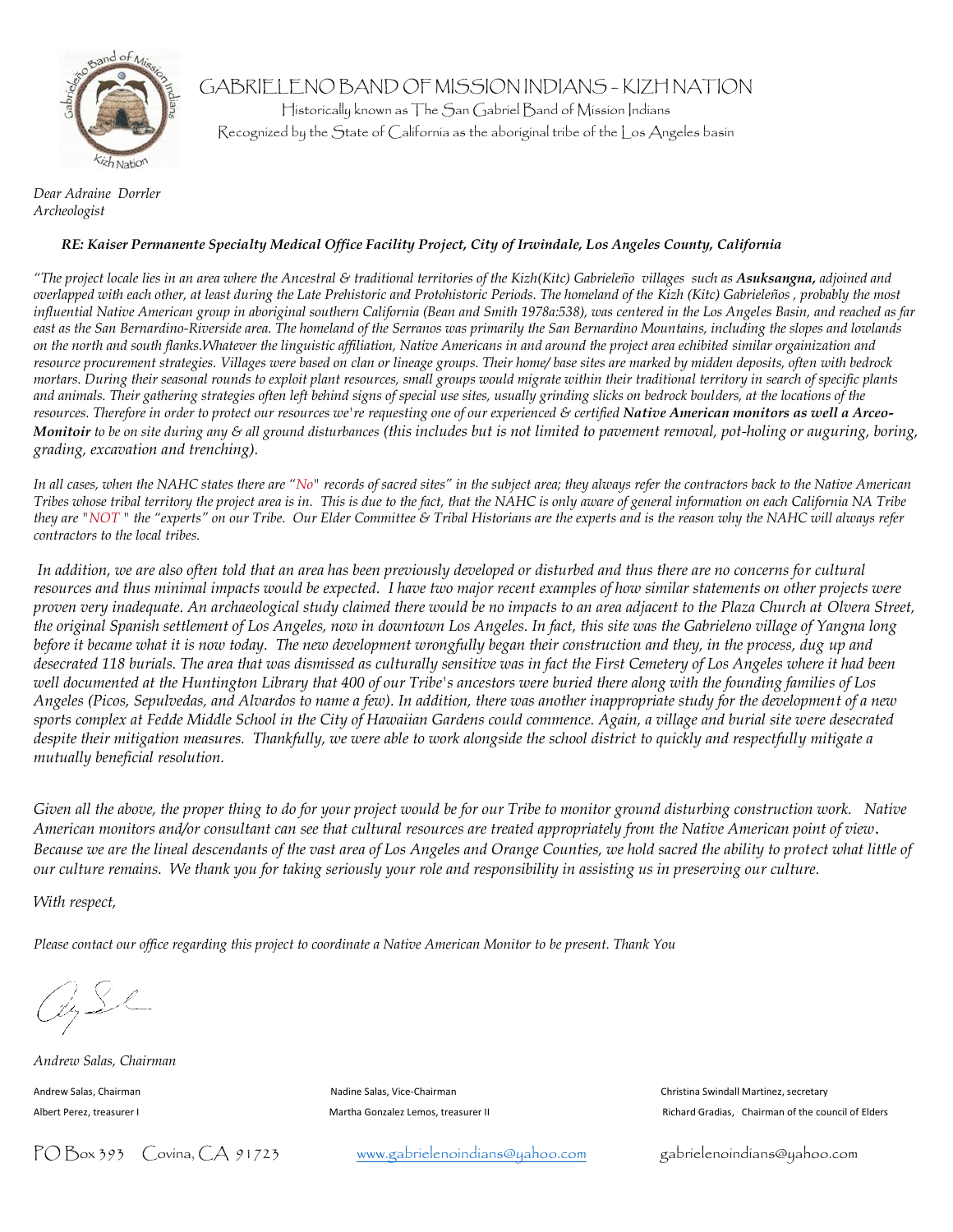#### *Cell (626) 926-4131*

*Addendum: clarification regarding some confusions regarding consultation under AB52:*

*AB52 clearly states that consultation must occur with tribes that claim traditional and cultural affiliation with a project site. Unfortunately, this statement has been left open to interpretation so much that neighboring tribes are claiming affiliation with projects well outside their traditional tribal territory. The territories of our surrounding Native American tribes such as the Luiseno, Chumash, and Cahuilla tribal entities. Each of our tribal territories has been well defined by historians, ethnographers, archaeologists, and ethnographers – a list of resources we can provide upon request. Often, each Tribe as well educates the public on their very own website as to the definition of their tribal boundaries. You may have received a consultation request from another Tribe. However we are responding because your project site lies within our Ancestral tribal territory, which, again, has been well documented. What does Ancestrally or Ancestral mean? The people who were in your family in past times, Of, belonging to, inherited from, or denoting an ancestor or ancestors [http://www.thefreedictionary.com/ancestral.](http://www.thefreedictionary.com/ancestral) . If you have questions regarding the validity of the "traditional and cultural affiliation" of another Tribe, we urge you to contact the Native American Heritage Commission directly. Section 5 section 21080.3.1 (c) states "…the Native American Heritage Commission shall assist the lead agency in identifying the California Native American tribes that are traditionally and culturally affiliated with the project area." In addition, please see the map below.*

#### *CC: NAHC*



APPENDIX 1: Map 1-2; Bean and Smith 1978 map.

Fig. 1. Tribal territory.

The United States National Museum's Map of Gabrielino Territory:

Bean, Lowell John and Charles R. Smith

1978 Gabrielino IN Handbook of North American Indians, California, Vol. 8, edited by R.F. Heizer, Smithsonian Institution Press, Washington, D.C., pp. 538-549

Andrew Salas, Chairman Nadine Salas, Vice-Chairman Nadine Salas, Vice-Chairman Christina Swindall Martinez, secretary

Albert Perez, treasurer I **Martha Gonzalez Lemos, treasurer II** Richard Gradias, Chairman of the council of Elders

PO Box 393 Covina, CA 91723 [www.gabrielenoindians@yahoo.com](http://www.gabrielenoindians@yahoo.com) gabrielenoindians@yahoo.com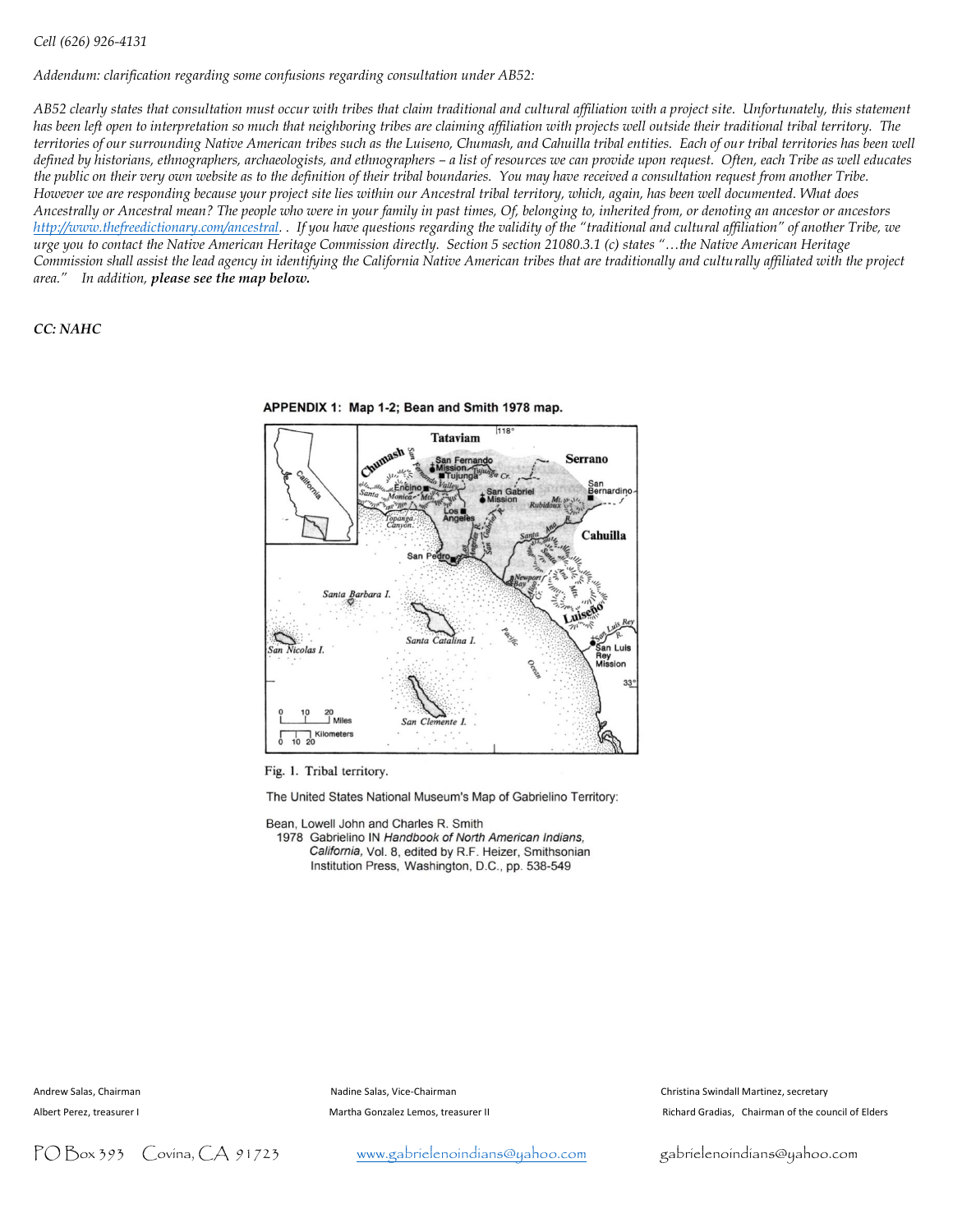

May 3, 2016 9601

Ms. Linda Candelaria, Chairwoman Gabrielino-Tongva Tribe 1999 Avenue of the Stars #1100 Los Angeles, CA 90067

# *Subject: Kaiser Permanente Specialty Medical Office Facility Project, City of Irwindale, Los Angeles County, California*

Dear Ms. Candelaria:

Dudek has been retained by the City of Irwindale (City) to prepare a Phase I cultural resources inventory for the proposed Kaiser Permanente Specialty Medical Office Facility Project (proposed project), located in the City of Irwindale, Los Angeles County, California. The proposed project consists of the development of a 90,000-square-foot outpatient medical office building and associated parking at a 4.04-acre site located at 12761 Schabarum Avenue (Assessor Parcel Number 8456-031-090). The Project proposes to demolish an existing, vacant cold-storage warehouse and surface parking formerly occupied by Jacmar Foods. The Kaiser Permanente Medical Office Facility Project site includes parts of Section 14 of Township 1 South, Range 11 West within the Baldwin Park 7.5-minute quadrangle, as mapped by the U.S. Geological Survey (see attached map).

As part of the process of identifying cultural resources issues for this proposed project, Dudek contacted the California Native American Heritage Commission (NAHC) to request a Sacred Lands File (SLF) search and a list of Native American individuals and/or tribal organizations who may have knowledge of cultural resources in or near the proposed project site. The SLF search failed to indicate the presence of Native American cultural resources in the immediate project area.

The NAHC recommended that we contact you regarding your knowledge of the presence of cultural resources that may be impacted by this project. If you have any knowledge of cultural resources that may exist within or near the proposed project site, please contact me directly at (760) 840-7556, adorrler@dudek.com, or at the above address within 30-days of receipt of this letter.

Please note that this letter does not constitute Assembly Bill (AB) 52 notification or initiation of consultation. AB 52 is a process between the lead agency and California Native American Tribes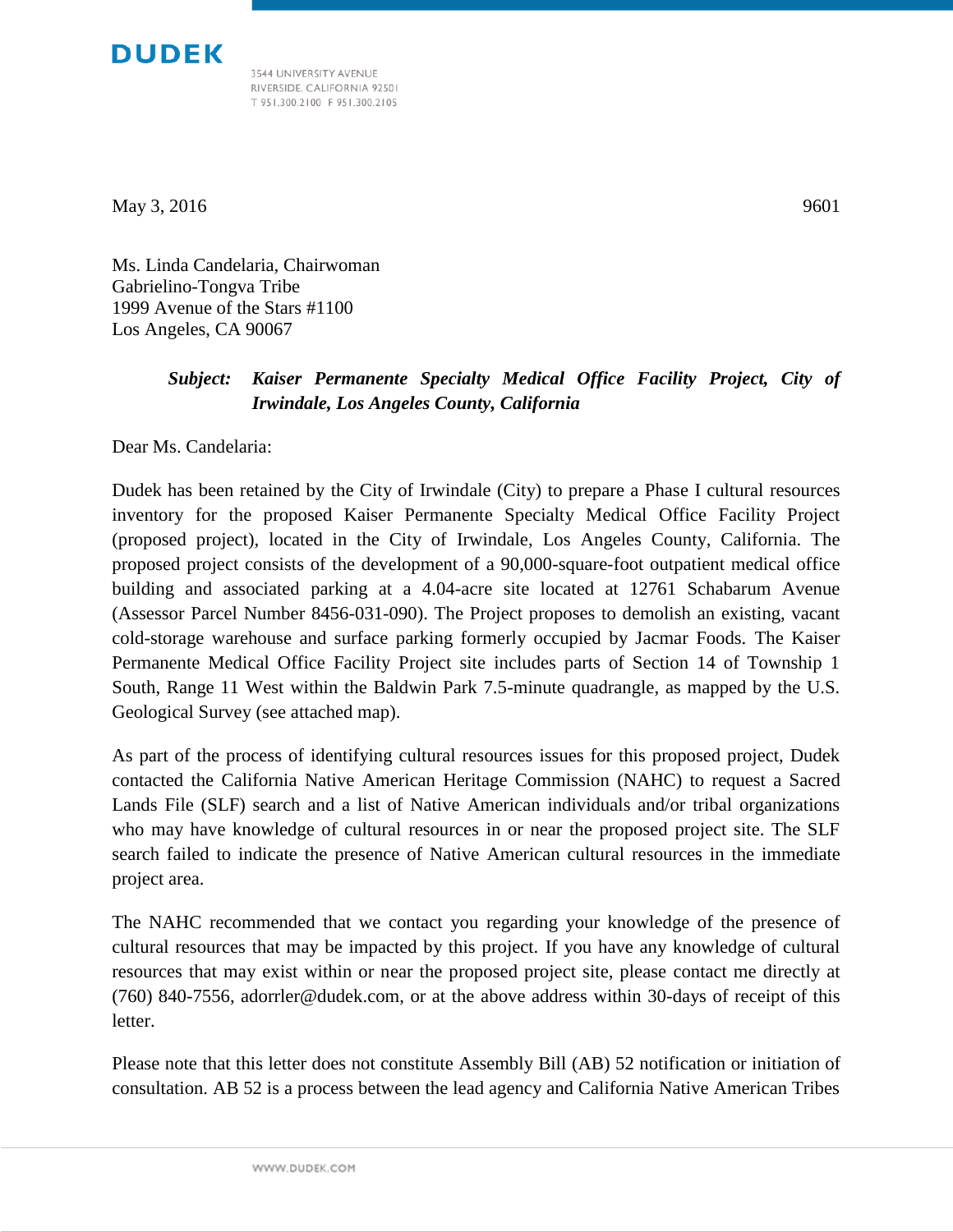*Ms. Candelaria: Subject: Kaiser Permanente Specialty Medical Office Facility Project, City of Irwindale, Los Angeles County, California*

concerning potential impacts to tribal cultural resources. Tribes that wish to be notified of projects for the purposes of AB 52 must contact the lead agency, the City of Irwindale, in writing (pursuant to Public Resources Code Section 21080.3.1 (b)).

Thank you for your assistance.

Sincerely,

a. Dossles

Adriane Dorrler Archaeologist

*Attachment: Project Location Map*